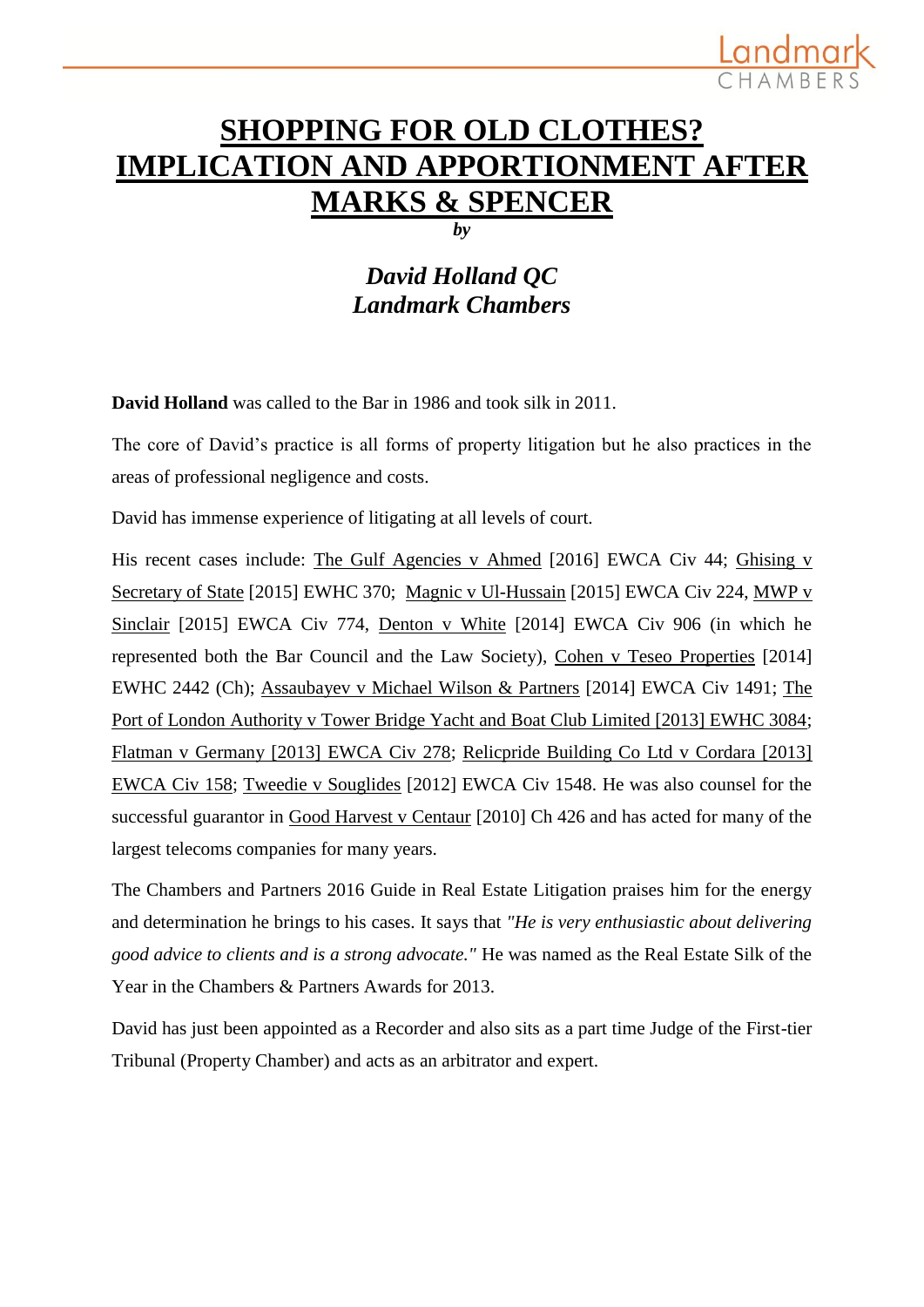

## **LANDMARK CHAMBERS**

# **180 Fleet Street**

**LC4A 4HG** 

Tel: 020 7430 1221 Fax: 020 7421 6060 Email: [dholland@landmarkchambers.co.uk](mailto:dholland@landmarkchambers.co.uk)

Website: www. landmarkchambers.co.uk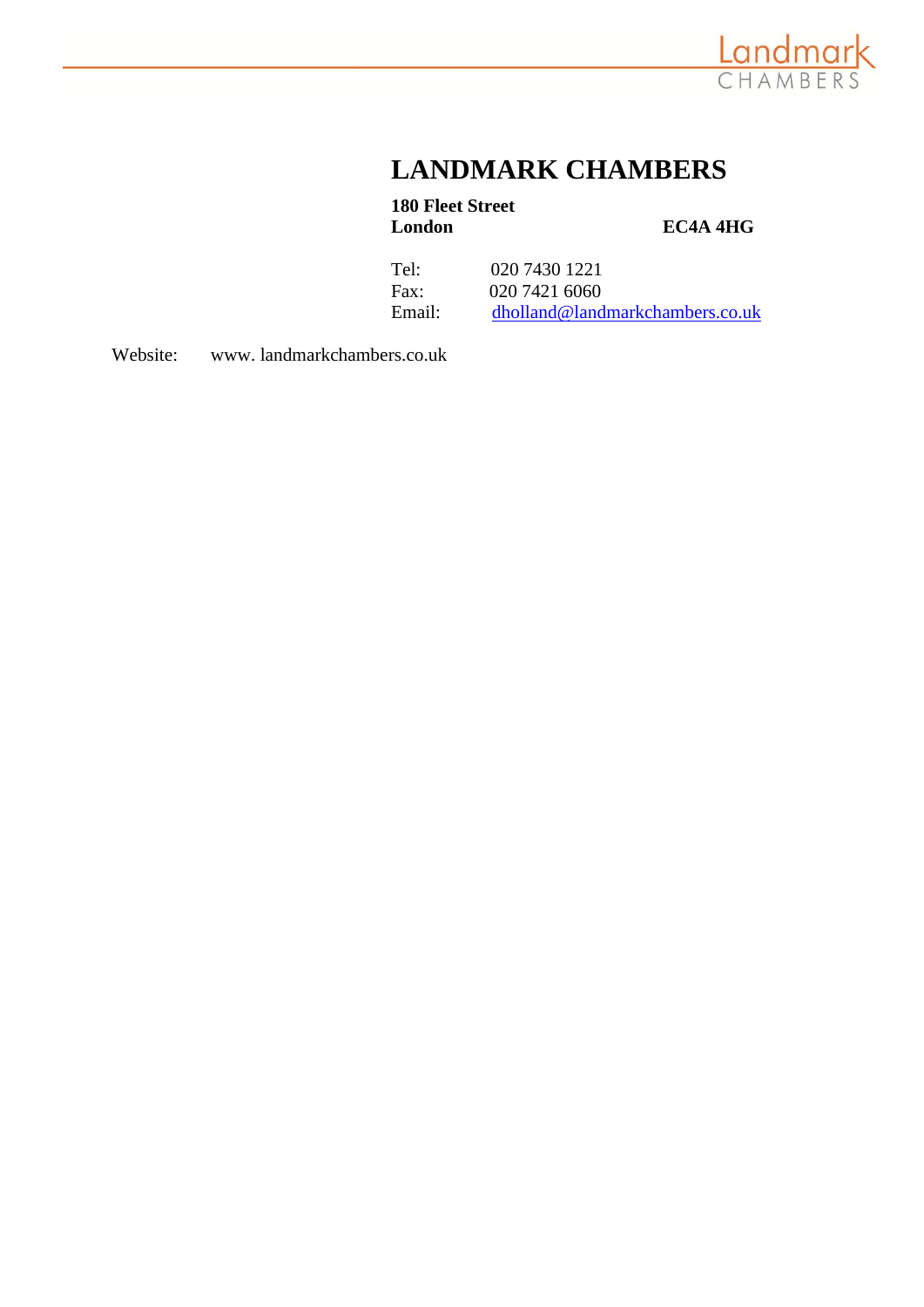

#### Introduction

1. In two property cases, first ARNOLD V BRITTON [2015] AC 1619 and now MARKS & SPENCER V BNP PARIBAS [2015] 3 WLR 1843, and in the space of just under six months, the Supreme Court has delivered judgments which have ramifications far beyond the property world. In this talk I would like to examine the second of these decisions (to which I shall refer as "M&S") and come to some tentative conclusions about its likely long-term impact.

#### The facts of M&S

- 2. The case concerned four sub-underleases of different floors of an office block in Paddington Basin, London, W2. They were, in all material terms, identical. For present purposes it is enough to record that each was granted on  $15<sup>th</sup>$  January 2010 for "a term of years starting on  $25<sup>th</sup>$  January 2006 and ending on  $2<sup>nd</sup>$  February 2018". I shall for ease of reference hereafter refer to "the lease" in the singular.
- 3. The basic rent was to be:

*"paid yearly and proportionately for any part of a year by equal quarterly instalments in advance on the [usual] quarter days."*

The initial yearly rent was £919,800 plus VAT per annum. As at  $25<sup>th</sup>$  December 2011, and following review, the Basic Rent was £1,236,689 plus Vat per annum.

4. Clause 1.2 of the Lease provided that unless the context otherwise required:

*"(l) references to "last year of the Term" include the last year of the Term if the Term shall determine otherwise than by effluxion of time and references to "expiry of the Term" include such other determination of the Term; "*

5. Most importantly, Clause 8 was a break clause in these terms:

*"8 Option to Determine 8.1 For so long as the Tenant is Marks and Spencer p.l.c. or a Group Company thereof the Tenant may determine this Lease on the First Break date by serving on the*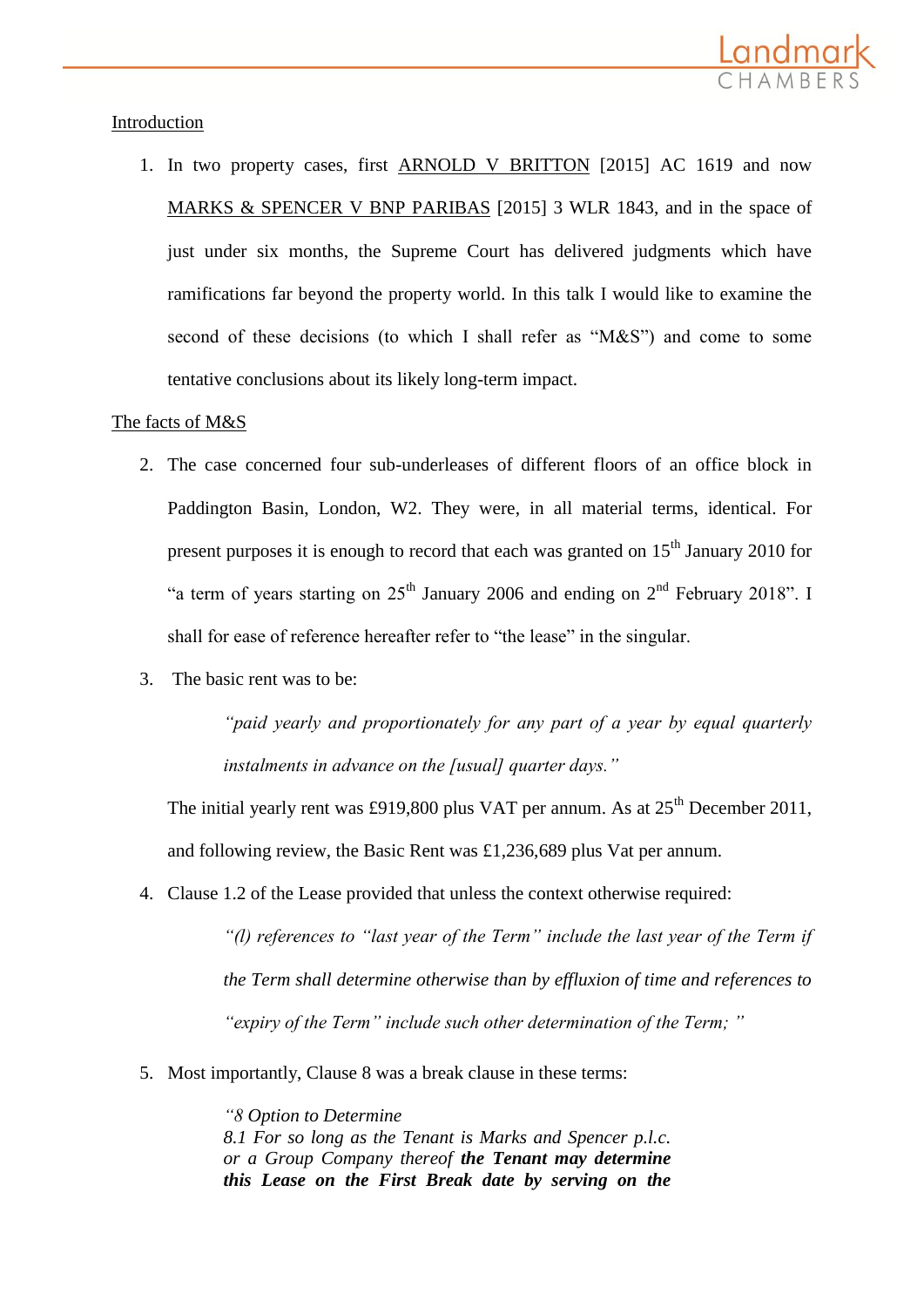

*Landlord written notice on or prior to the First Break Notice date.*

*8.2 The Tenant may determine this Lease on the Second Break Date by serving on the Landlord written notice on or prior to the Second Break Notice Date.*

*8.3 This lease shall only determine as a result of notice served by the Tenant under Clauses 8.1 or 8.2 if on the break date there are no arrears of Basic Rent or VAT on Basic Rent; and*

*8.4 This Lease shall only determine as a result of notice served by the Tenant under Clause 8.1 if on or prior to the First break Date the tenant pays to the landlord the sum of £919,800 plus VAT.*

*8.5 On determination the Tenant shall deliver to the Landlord the original of this Lease and all other tenancy documents in its possession relating to the Premises.*

*8.6 The Landlord may in it absolute discretion waive compliance with all or any or any of the conditions or obligations set out in Clause 8.3.*

*8.7 If the provisions of this clause are complied with then on the Break Date this Lease shall determine but without prejudice to the rights of either party in respect of any previous breach by the other."* (emphasis added)

The "First Break Date" was 24<sup>th</sup> January 2012 whilst the "Second

Break Date" was 24<sup>th</sup> January 2016.

- 6. There was also a provision that, if the tenant did not exercise the break clause on the First Break Date, then the landlord would pay to it £150,000 (by crediting its rent account in that amount).
- 7. As the court specifically noted, the leases were lengthy and detailed documents each running to 70 pages including 15 pages of tenant's covenants and 9 pages of landlords covenants.
- 8. On  $7<sup>th</sup>$  July 2011 (and prior to the First Break Notice Date) the tenant gave notice pursuant to clause 8.1 to exercise its option to end the term on the First Break Date,  $24<sup>th</sup>$  January 2012. Shortly before  $25<sup>th</sup>$  December 2011, the tenant paid to the landlord the entire quarters rent for the quarter from  $25<sup>th</sup>$  December 2011 until  $24<sup>th</sup>$  March 2012 (a sum of £309,172.25 plus VAT). On  $18<sup>th</sup>$  January 2012 the tenant paid the additional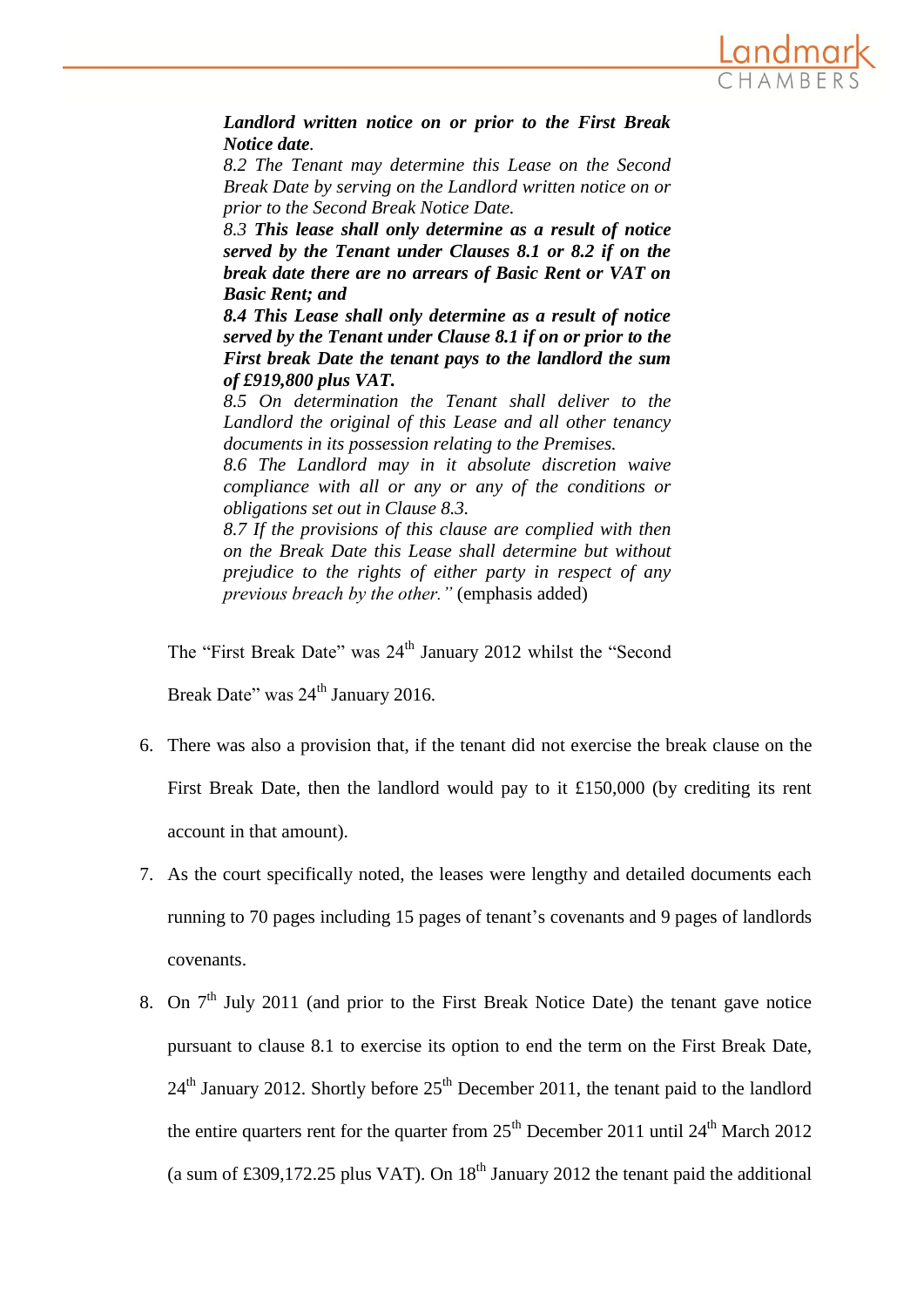

sum of £919,800 plus VAT as required by clause 8.4. As a result, the term in the lease ended on the First Break Date.

- 9. On  $20<sup>th</sup>$  April 2012, the tenant issued proceedings claiming repayment of, inter alia, the apportioned Basic Rent for the period from  $25<sup>th</sup>$  January 2012 to  $24<sup>th</sup>$  March 2012.
- 10. Before Morgan J at first instance, the tenant put its case in three ways. It said that it was entitled to repayment:
	- a. Pursuant to the express terms of the lease; and/or
	- b. Pursuant to an implied term in the lease; and/or
	- c. In restitution because there was a total failure of consideration.
- 11. In relation to the first of these points, the tenant relied on the words "and proportionately for any part of a year". The Judge referred to various cases, including QUIRKO INVETSMENTS V ASPRAY [2012] L&TR 19, PCE INVESTORS V CANCER RESEARCH [2012] 2 P&CR 5 and CANONICAL V TST [2012] EWHC 3710 (Ch) and rejected the tenants submissions on the first ground. He held that, on the true interpretation of the lease, as the break clause was conditional on the payment of the £919,800 plus VAT and, as at  $25<sup>th</sup>$  December 2011, that sum had not been paid and may not have been paid, then it was not certain that the lease would have terminated on  $24<sup>th</sup>$  January 2012. Thus the full quarter's rent was payable on  $25<sup>th</sup>$ December 2011. I will return to consider this point briefly at the end of this talk.
- 12. Then Judge rejected the third ground advanced by the tenant essentially because there was only "partial" failure of consideration. The quarters rent was an entire payment for the whole of the quarter to  $24<sup>th</sup>$  March 2012. It was not possible to divide it up into separate days. Therefore, as the tenant had been entitled to enjoy the premises for part of the quarter, there had not been a total failure of consideration in that regard.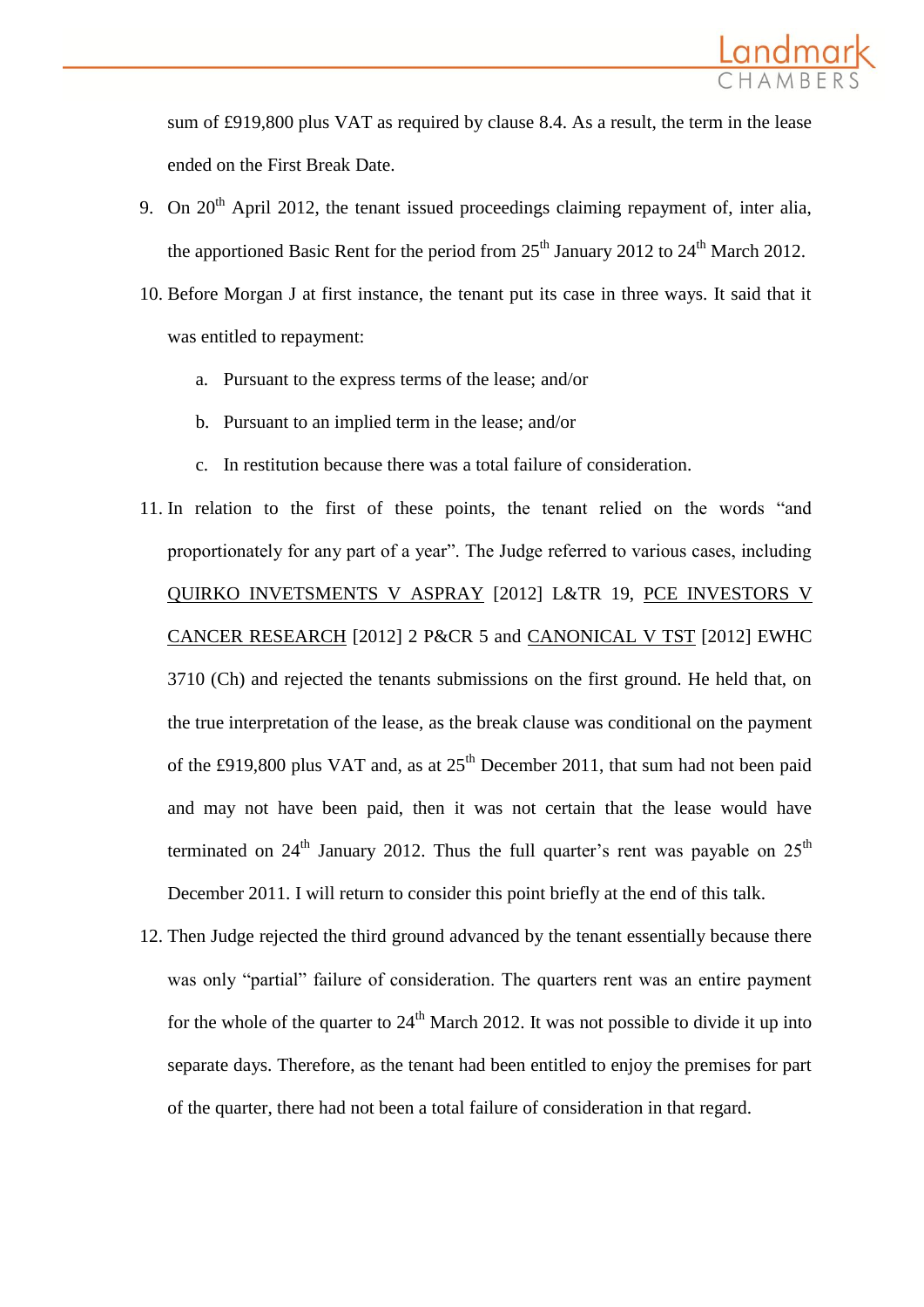

- 13. However the Judge held that the rent for the period from  $25<sup>th</sup>$  January until  $24<sup>th</sup>$  March 2012 was repayable by reason of there being an implied term requiring the lessor to repay to the lessee, on or after  $24<sup>th</sup>$  January 2012, an apportioned part of the quarters rent paid on  $25<sup>th</sup>$  December 2011 in relation to the period after  $24<sup>th</sup>$  January 2012.
- 14. The Court of Appeal allowed the landlord's appeal, rejecting the notion that there was an implied term as the judge had found.
- 15. The case then came to the Supreme Court of the implied term ground alone. At the suggestion of the court, the tenant also argued that the Apportionment Act 1870 applied to rent payable in advance as well as rent payable in arrear and thus that the Court of Appeal case of ELLIS V ROWBOTHAM [1900] 1 QB 740 has been wrongly decided.
- 16. As we know the Supreme Court dismissed the tenant's appeal on both grounds. In doing so, the Judges had some important things to say about the implication of contractual terms generally.
- 17. Lord Neuberger (with whom Lords Sumption and Hodge specifically agreed) gave the leading speech whilst Lords Carnwath and Clarke gave concurring but separate speeches.

#### Implied terms in contracts

- 18. Lord Neuberger started off by pointing out that it was accepted that there was no express term in the lease which provided for the repayment of the apportioned rent, thus any such term had to be implied.
- 19. He further pointed out that there were two types of implied term: (i) those implied into a particular contract in the light of the express terms, commercial common sense and the facts known to the parties at the time the contract was made; (ii) those arising because the law (whether statute or the common law) effectively imposes such a term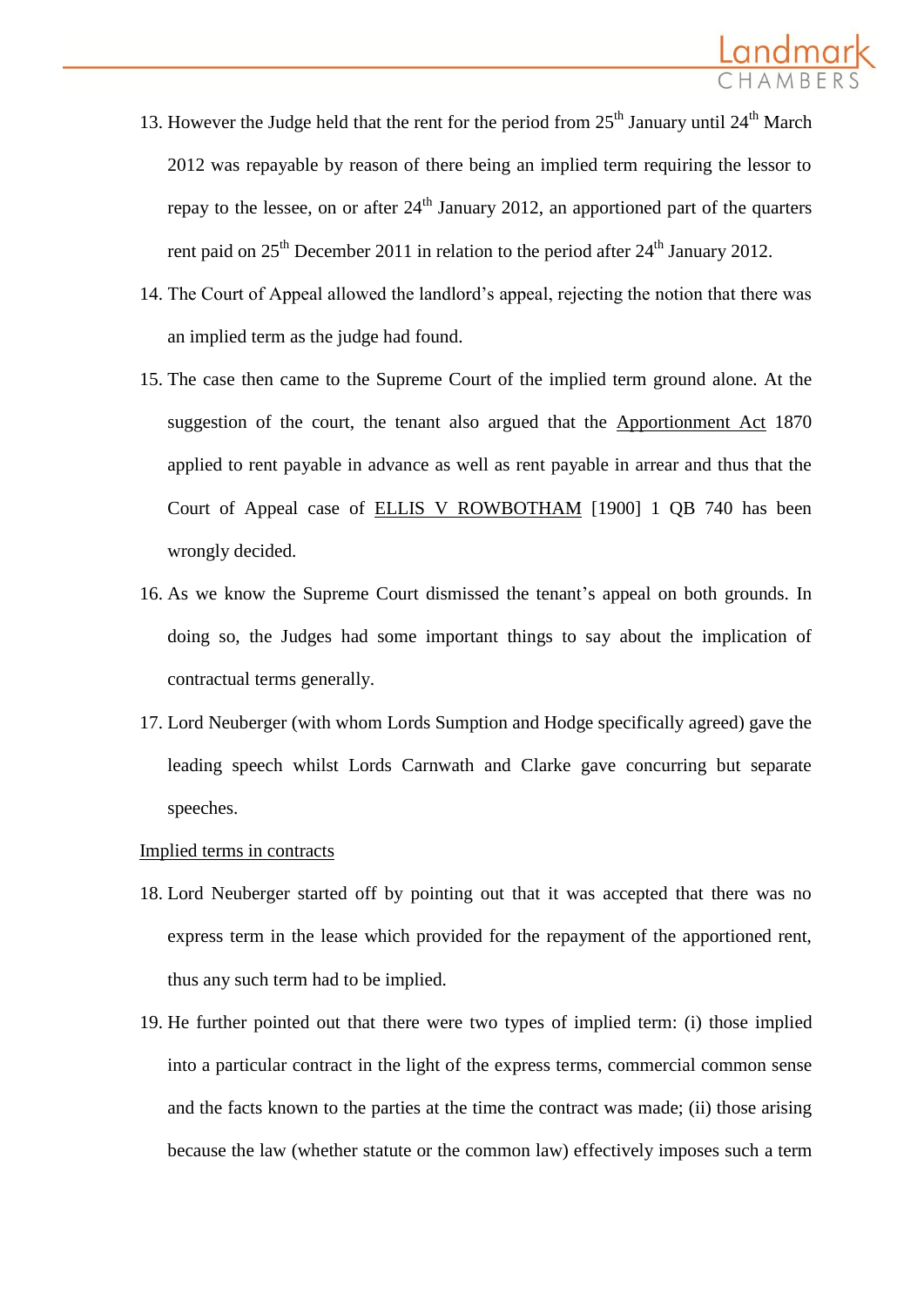

into certain classes of contractual relationships. This case obviously concerned the first type.

20. Lord Neuberger then examined cases dealing with the law on the implication of terms which pre-dated the Privy Council case of AG BELIZE V BELIZE TELECOM [2009] 1 WLR 1988. In particular he quoted the following passage from the wellknown judgment of Lord Simon in the Privy Council case of BP V SHIRE OF

HASTINGS (1977) where he set out five tests:

*"for a term to be implied, the following conditions (which may overlap) must be satisfied: (1) it must be reasonable and equitable; (2) it must be necessary to give business efficacy to the contract, so that no term will be implied if the contract is effective without it; (3) it must be so obvious that 'it goes without saying'; (4) it must be capable of clear expression; (5) it must not contradict any express term of the contract."*

He then quoted a passage from the judgment of Sir Thomas Bingham in GRAND

PUBLIC SA V BRITISH SKY BROADCASTING [1995] EMLR 472 where the

latter said:

*"the court comes to the task of implication with the benefit of hindsight, and it is tempting for the court then to fashion a term which will reflect the merits of the situation as they then appear. Tempting, but wrong…it is not enough to show that had the parties foreseen the eventuality which in fact occurred they would have wished to make provision for it, unless it can also be shown either that there was only one contractual solution or that one of several possible solutions would without doubt have been preferred …"*

21. Lord Neuberger then summarised these authorities in the following way:

*"In my judgment, the judicial observations so far considered represent a* 

*clear, consistent and principled approach"*

22. He then added six comments as follows:

a. The implication of a term is not critically dependent on proof of an actual intention of the parties when negotiating the contract. One is thus not strictly concerned with the hypothetical answer of the actual parties to the question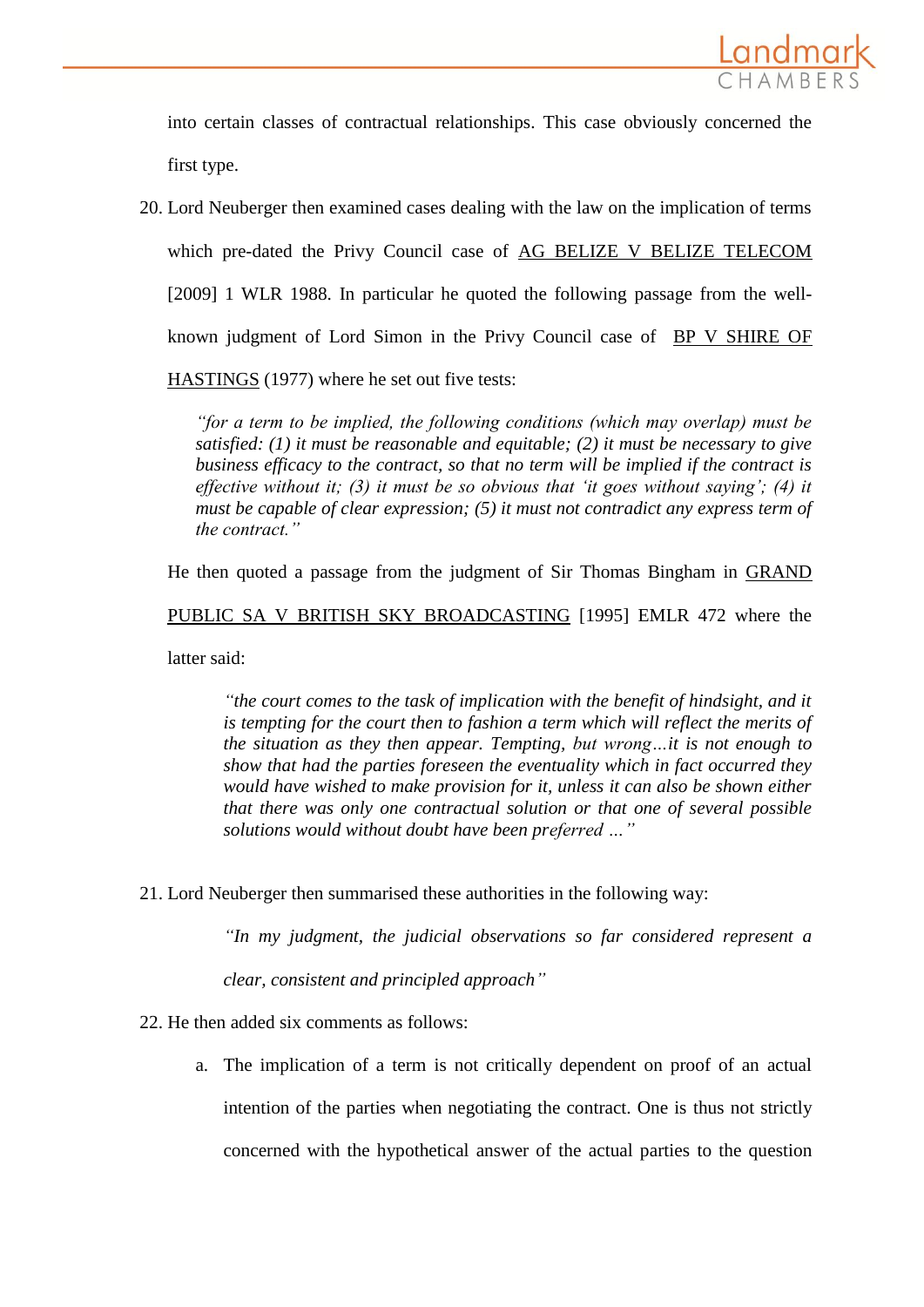

"what would you have agreed?", but with that of notional reasonable people in the position of the parties at the time at which they were contracting.

- b. A term should not be implied into a detailed commercial contract merely because it appears fair or merely because one considers that the parties would have agreed it if it had been suggested to them. Those are necessary but not sufficient grounds for including a term.
- c. It is questionable whether Lord Simon's first requirement, reasonableness and equitableness, will usually, if ever, add anything: if a term satisfies the other requirements, it is hard to think that it would not be reasonable and equitable.
- d. Although Lord Simon's five requirements are otherwise cumulative, business necessity and obviousness, the second and third requirements, can be alternatives in the sense that only one of them needs to be satisfied.
- e. If one approaches the issue by reference to the officious bystander, it is vital to formulate the question to be posed by him with the utmost care.
- f. A more helpful way of putting Lord Simon's second requirement is that a term can only be implied if, without the term, the contract would lack commercial or practical coherence.
- 23. Lord Neuberger then dealt with Lord Hoffmann's speech in the Belize case. Lord Hoffmann had there suggested that the process of implication was part of the exercise of the construction or interpretation of the contract. He said (at paragraph 21):

*"It follows that in every case in which it is said that some provision ought to be implied in an instrument, the question for the court is whether such a provision would spell out in express words what the instrument, read against the relevant background, would reasonably be understood to mean…There is*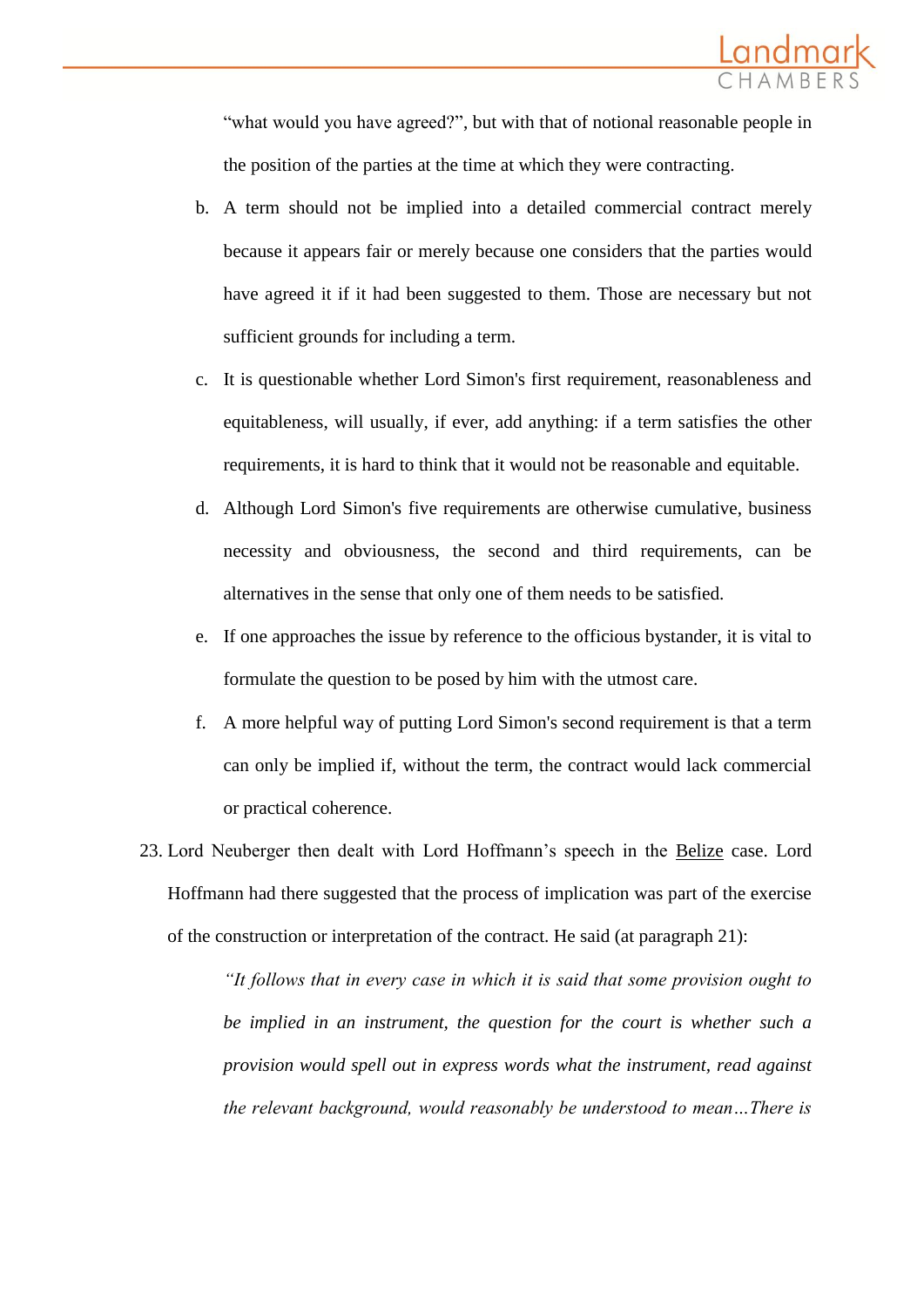

*only one question: is that what the instrument, read as a whole against the* 

*relevant background, would reasonably be understood to mean?"*

24. Lord Neuberger and the majority of the Supreme Court effectively disagreed. They held that the exercise of implying a term was different in principle from that of

interpreting the contract as written.

25. Lord Neuberger said this:

*"When one is implying a term or a phrase, one is not construing words, as the words to be implied are ex hypothesi not there to be construed; and to speak of construing the contract as a whole, including the implied terms, is not helpful, not least because it begs the question as to what construction actually means in this context. In most, possibly all, disputes about whether a term should be implied into a contract, it is only after the process of construing the express words is complete that the issue of an implied term falls to be considered. Until one has decided what the parties have expressly agreed, it is difficult to see how one can set about deciding whether a term should be implied and if so what term....it would seem logically to follow that, until the express terms of a contract have been construed, it is, at least normally, not sensibly possible to decide whether a further term should be implied*.*"*

26. Thus the process of contractual interpretation is different from that of the implication

of terms and this was emphasized by a passage from the judgment of Sir Thomas

Bingham in the British Sky case where he said:

*"The courts' usual role in contractual interpretation is, by resolving ambiguities or reconciling apparent inconsistencies, to attribute the true meaning to the language in which the parties themselves have expressed their contract. The implication of contract terms involves a different and altogether more ambitious undertaking: the interpolation of terms to deal with matters for which, ex hypothesi, the parties themselves have made no provision. It is because the implication of terms is so potentially intrusive that the law imposes strict constraints on the exercise of this extraordinary power."* (emphasis added)

- 27. The speech of Lord Hoffmann in the Belize case was and is no longer to be regarded as good law. It was "characteristically inspired discussion rather than authoritative guidance".
- 28. The emphasis of Lord Carnwath was different but the outcome was the same. His view was that Lord Hoffmann's speech in the Belize case was still good law but,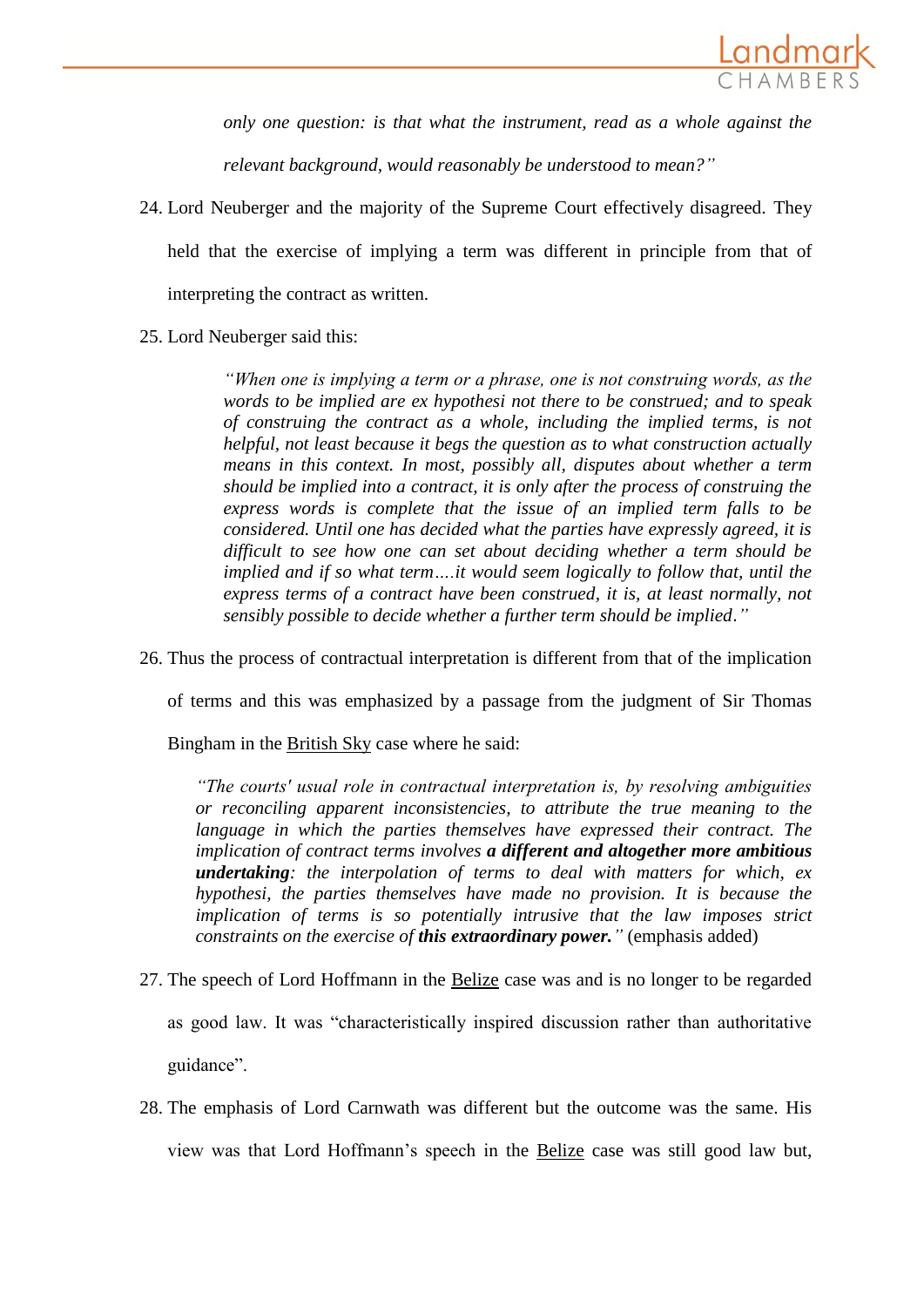

properly understood, it "should not be read as involving any watering down of the traditional tests". Lord Hoffmann's judgment, he said:

"*is not to be read a involving any relaxation of the traditional <i>highly restrictive approach to implication of terms".* (emphasis added)

29. Lord Clarke was also of the view that in the Belize case, the Privy Council:

*"was not watering down the traditional test of necessity."*

#### Outcome

- 30. Having stated these general principles, The Supreme Court rejected the tenants case that there was an implied term as found by the Judge. Lord Neuberger accepted that there was "considerable force" in the tenant's case and that the suggested implied term would be reasonable and equitable. However he declined to imply such a term for a number of reasons:
	- a. The lease was a lengthy and carefully drafted document entered into between two experienced and legally advised parties. There was no express term requiring reimbursement and such a term should not be implied.
	- b. The suggested implied term lay uneasily with the requirements to pay a substantial premium to exercise the break option on the First Break Date and to pay the rent up to date. It was difficult to suppose that the parties envisaged the payment of a large sum followed by the subsequent repayment of a lesser sum.
	- c. This was strengthened by the provision by which the landlord would be required to pay to the tenant £150,000 if it did **not** exercise the break option.

#### The impact of the decision generally

31. As I have already pointed out, some six months before Marks & Spencer, the Supreme Court, again lead by Lord Neuberger, had decided Arnold v Britton. As no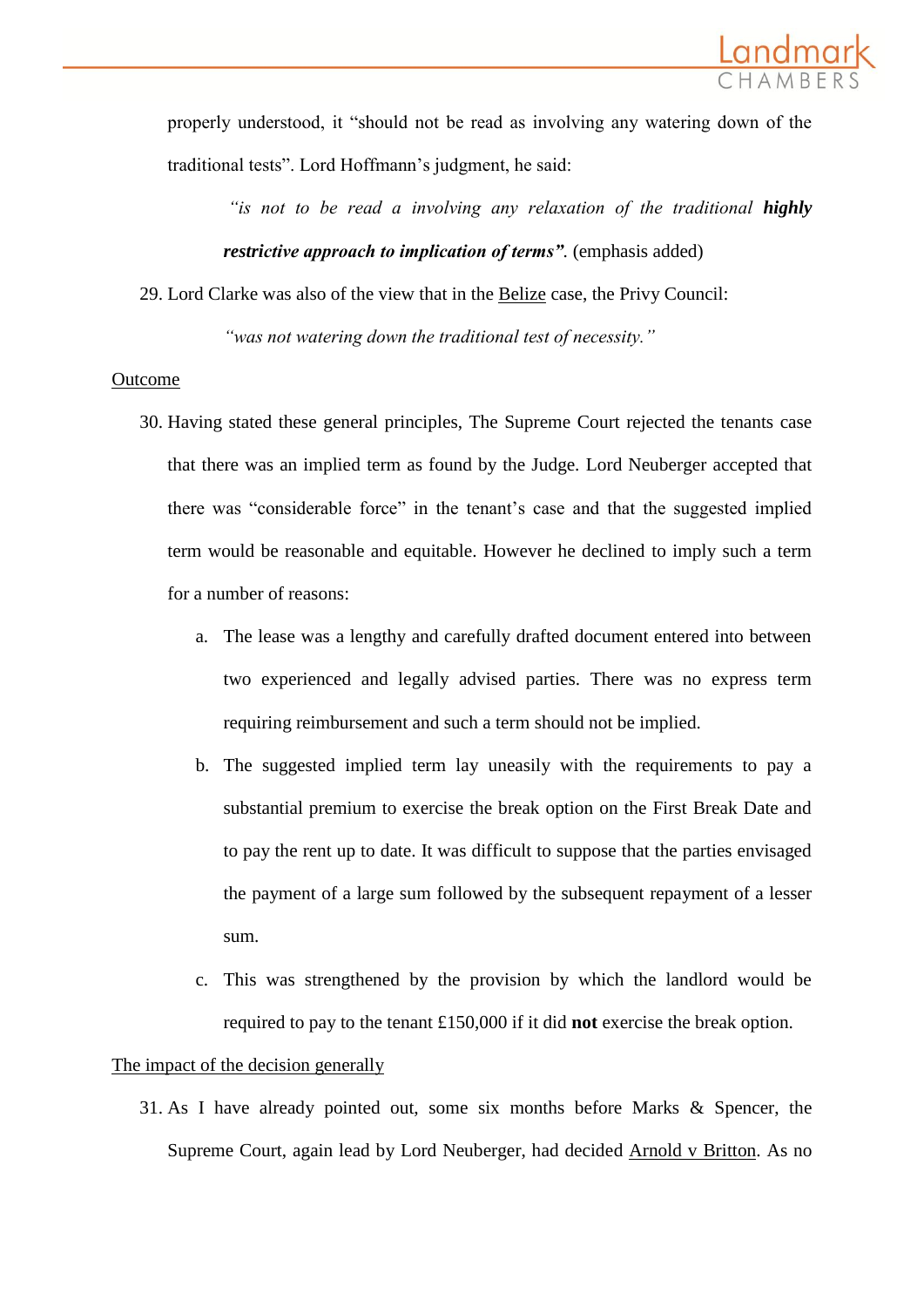

doubt you will recall, in his judgment in that case, Lord Neuberger had re-emphasized the importance, in cases involving contractual construction, of giving effect to the express words used by the parties in the contract. He said:

*"…the reliance placed in some cases on commercial common sense and surrounding circumstances…should not be invoked to undervalue the importance of the language of the provision which is to be construed. The exercise of interpreting a provision involves identifying what the parties meant through the eyes of a reasonable reader, and, save perhaps in a very unusual case, that meaning is most obviously to be gleaned from the language of the provision. Unlike commercial common sense and the surrounding circumstances, the parties have control over the language they use in a contract. And, again save perhaps in a very unusual case, the parties must have been specifically focusing on the issue covered by the provision when agreeing the wording of that provision."*

In my view the Supreme Court in that case is clearly signaling that there will, in future, be much less scope for Judges to override or "bend" the meaning of the express words of a contractual document to fit what the tribunal might regard as "commercial common sense".

- 32. Similarly in Marks & Spencer I think that the Supreme Court is sending out a clear signal that courts should, in the future, be much less ready to imply terms into contracts particularly where those contracts are lengthy and carefully drafted documents. I have highlighted the emphasis placed by Lord Neuberger on the speech of Sir Thomas Bingham in the British Sky case in which the latter describes the implication of terms in a contract as "an extraordinary power". Lord Neuberger himself expressed a view that a term should be implied only if "the contract would lack commercial or practical coherence" without it.
- 33. The general principles of contractual interpretation as set out in the cases culminating in [RAINY SKY SA V KOOKMIN BANK](http://login.westlaw.co.uk/maf/wluk/app/document?src=doc&linktype=ref&context=14&crumb-action=replace&docguid=IB0E26860056111E1982AB05400E684EA) [2011] 1 WLR 2900 have not, of course, changed. However there is no doubt that these two cases signal a conscious move away from the more "liberal" principles of contractual interpretation based on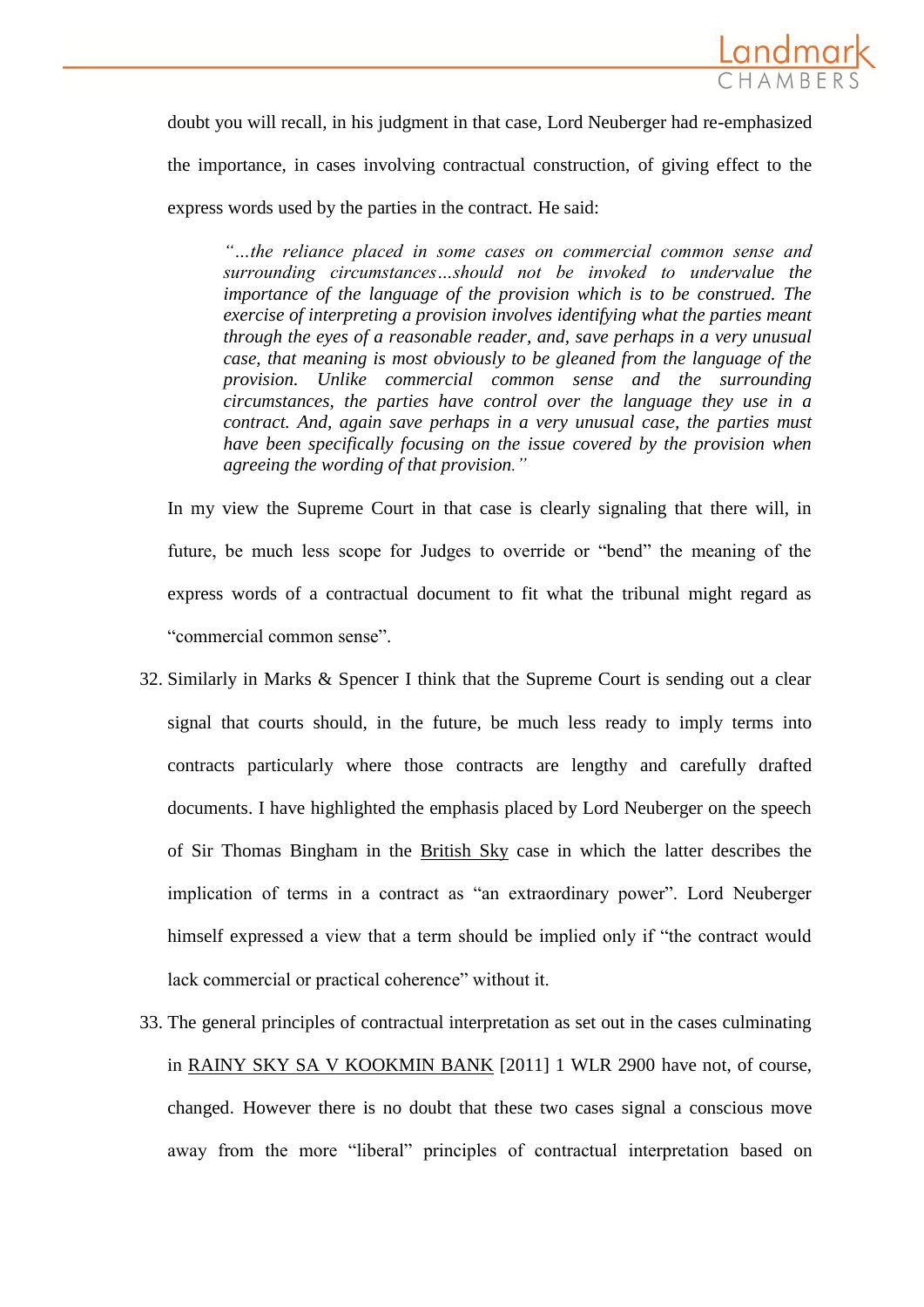

"commercial common sense" championed by Lord Hoffmann. Whilst it is very difficult to assess how this might play out in individual cases, I am sure that the Supreme Court has signaled a return to a more "conservative" "literalist" or restrained approach:

- a. There will be less room for Judges to override the express words of a contract by an appeal to "commercial common sense";
- b. Courts will be less ready to imply terms into contracts, particularly those which are lengthy and carefully drafted.

#### Apportionment

- 34. As I indicated, at the express invitation of the Supreme Court, the tenant argued that the Apportionment Act 1870 applied to rent payable in advance as well as rent payable in arrears.
- 35. At common law rent, whether payable in advance or in arrear, is not apportionable in time. The common law position was altered by section 2 of the 1870 Act which reads:

*"All rents, annuities, dividends, and other periodical payments in the nature of income (whether reserved or made payable under an instrument in writing or otherwise) shall, like interest on money lent, be considered as accruing from day to day, and shall be apportionable in respect of time accordingly."*

- 36. In ELLIS V ROWBOTHAM in 1900 the Court of Appeal had confirmed earlier authorities and held that this section applied only to rent payable in arrear and did not apply to rent payable in advance.
- 37. To cut a long story short, the Supreme Court rejected the tenant's arguments and held that ELLIS V ROWBOTHAM had been rightly decided. Thus rent payable in advance is not apportionable on a time basis either at common law or under statute.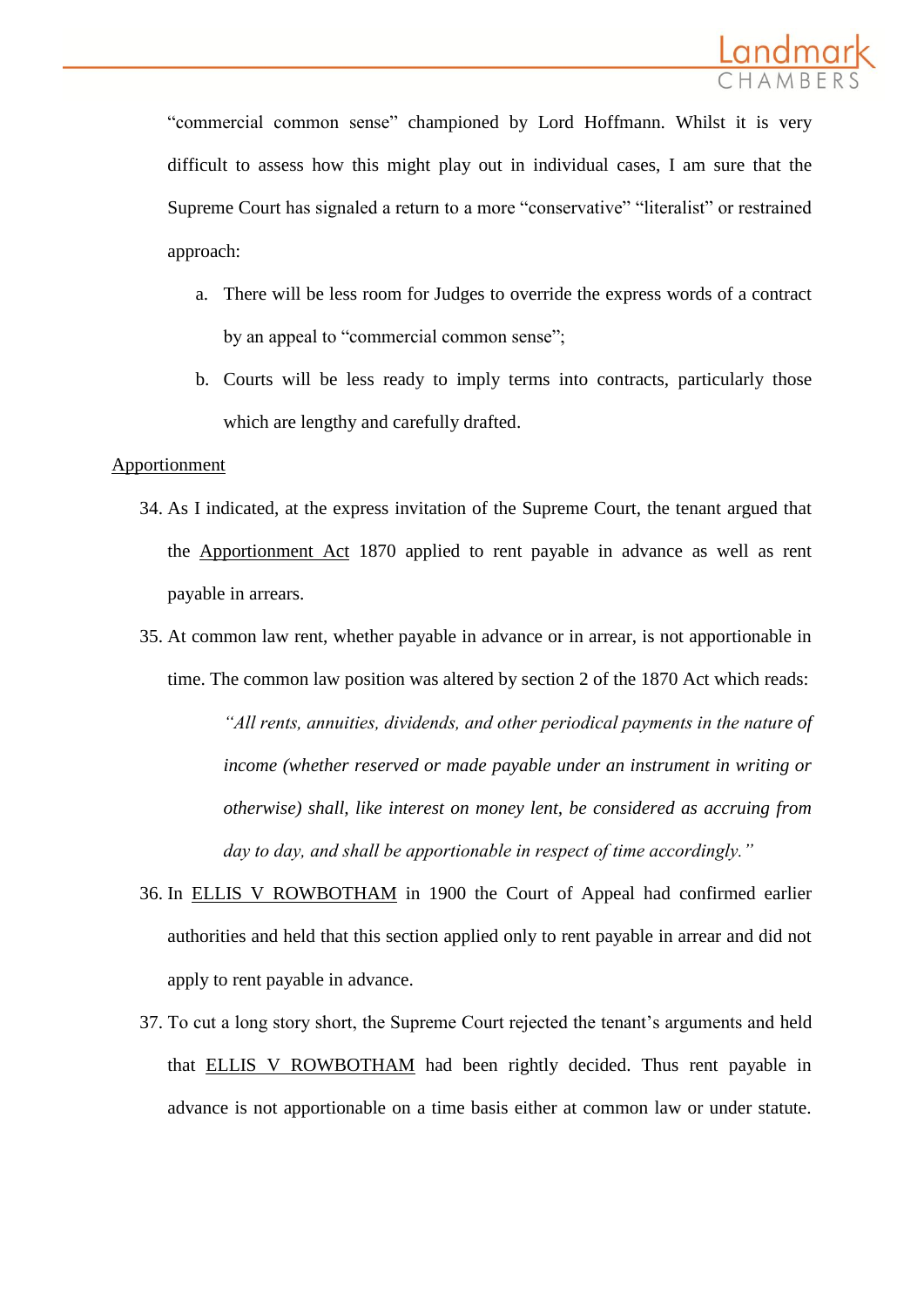

The 1870 act is thus of no application to the vast majority of modern leases (such as the lease in Marks & Spencer) in which rent is specifically made payable in advance.

#### A chink of light for tenants?

- 38. Rent can however be made apportionable by the express terms of a lease.
- 39. To remind ourselves the lease contained the following provisions in the reddendum. The basic rent was to be:

*"paid yearly and proportionately for any part of a year by equal quarterly instalments in advance on the [usual] quarter days."* (emphasis added).

Whilst clause 1.2 contained the following terms:

*"(l) references to "last year of the Term" include the last year of the Term if the Term shall determine otherwise than by effluxion of time and references to "expiry of the Term" include such other determination of the Term;*"

- 40. I have personally always thought that words in the reddendum, such as those in the lease highlighted above, should be sufficient to permit the tenant exercising a contractual break clause to apportion the rent if the break date is in the middle of a quarter. However, and although ultimately it is a question of the interpretation of the terms of each individual lease, there are a series of first instance cases which hold that, in line with the position on forfeiture, such words do not entitled a tenant exercising a break clause to pay an apportioned rent. See:
	- a. QUIRKO INVETSMENTS V ASPRAY [2012] L&TR 19 (where the words in the reddendum were "and so in proportion for any period less than a year");
	- b. PCE INVESTORS V CANCER RESEARCH [2012] 2 P&CR 5 (where the words of the break clause were that the rent had to be paid "up to" the break date);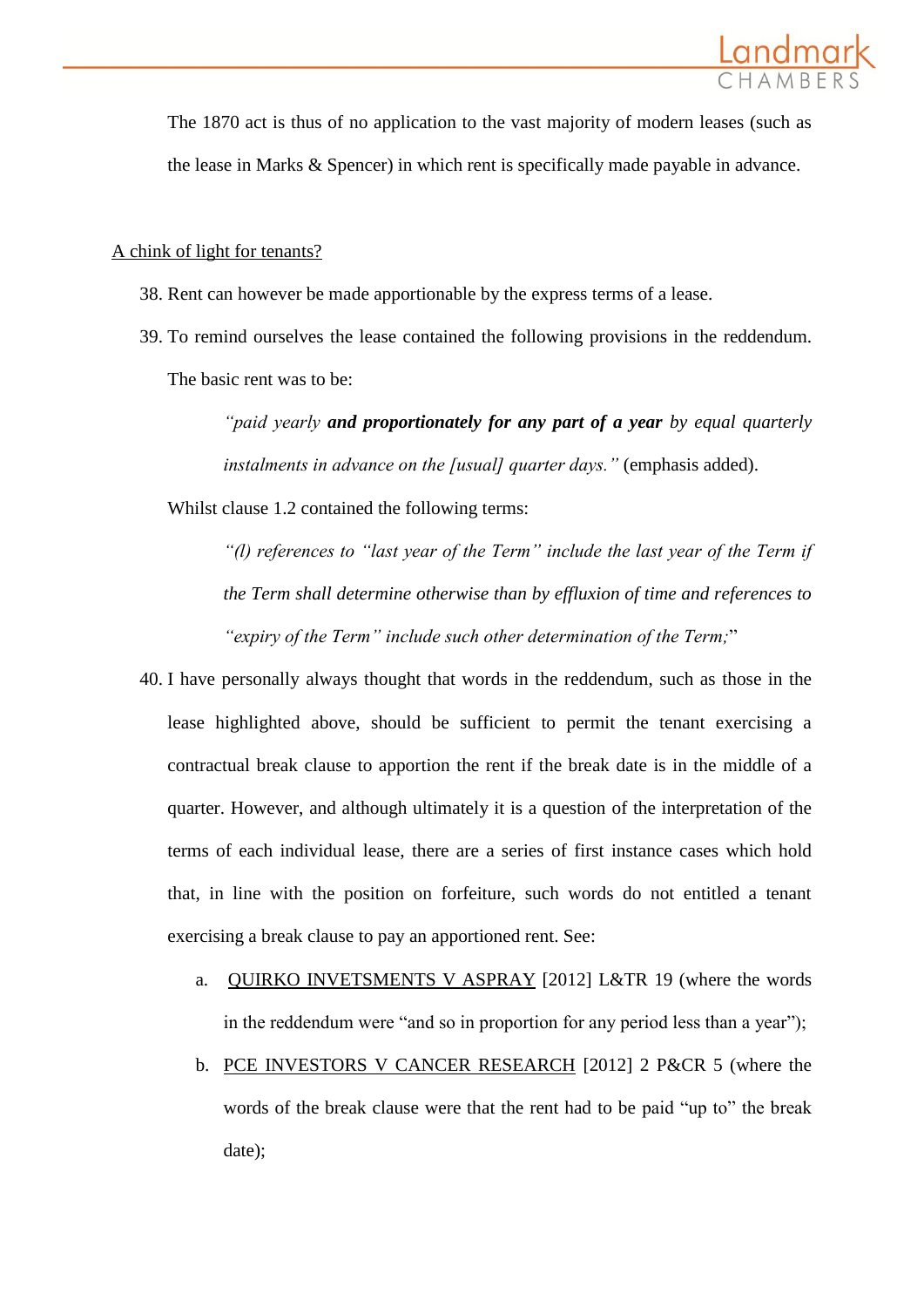

- c. CANONICAL V TST [2012] EWHC 3710 (Ch) (where the words in the reddendum were "and proportionately for any part of a year")
- 41. The essential reasoning is that, as each of the leases in these cases contained a break clause that was conditional on the fulfilment of certain criteria at the break date, it could not be said with certainty on the last quarter date whether the term would in fact end. Thus the full quarter's rent was payable.
- 42. In Marks & Spencer, Morgan J considered these cases and held that, as the payment of the £919,800 plus VAT premium had not been paid by  $25<sup>th</sup>$  December 2011, the rent payable on that date could not be apportioned as it could not be said with certainty that the lease would end. If the tenant had not paid the premium on or before the First Break Date, the lease would have continued.
- 43. In the Supreme Court, Lord Neuberger acknowledged that the reasoning which prevents a tenant from apportioning rent payable in advance at common law and by statute on a forfeiture in the middle of a quarter applies equally to the exercise of a break clause where the break date is mid-quarter (se paragraph 53). However he did say this (at paragraph 35):

*"A further point on which the claimant relies arises from the fact that the basic rent is stipulated in the lease to be "paid yearly* and proportionately for any part of a year *by equal quarterly instalments in advance" (emphasis added). It is common ground that the effect of the italicised words is that, if the lease had run its full course to 2 February 2018, the tenant would only have had to pay an apportioned part of the basic rent due on 25 December 2017, because, as at that date, the parties would have known that the lease would expire before the next quarter day, 25 March 2018. In the present case, it is common ground that, because the claimant had not paid the sum of £919,800 plus VAT due under clause 8.4 before 25 December 2011, it would not have been known as at that date whether the lease would come to an end before 25 March 2012, and the tenant therefore had to pay the quarter's rent in full: it only became clear that the lease would determine on 24 January 2012 when the claimant paid the £919,800 plus VAT on 18 January. However, if the claimant had paid the £919,800 plus VAT before 25 December 2011, the claimant argues (rightly in my view) that it would have been clear on 25 December 2011 that the lease would end on 24 January 2012, so that the*